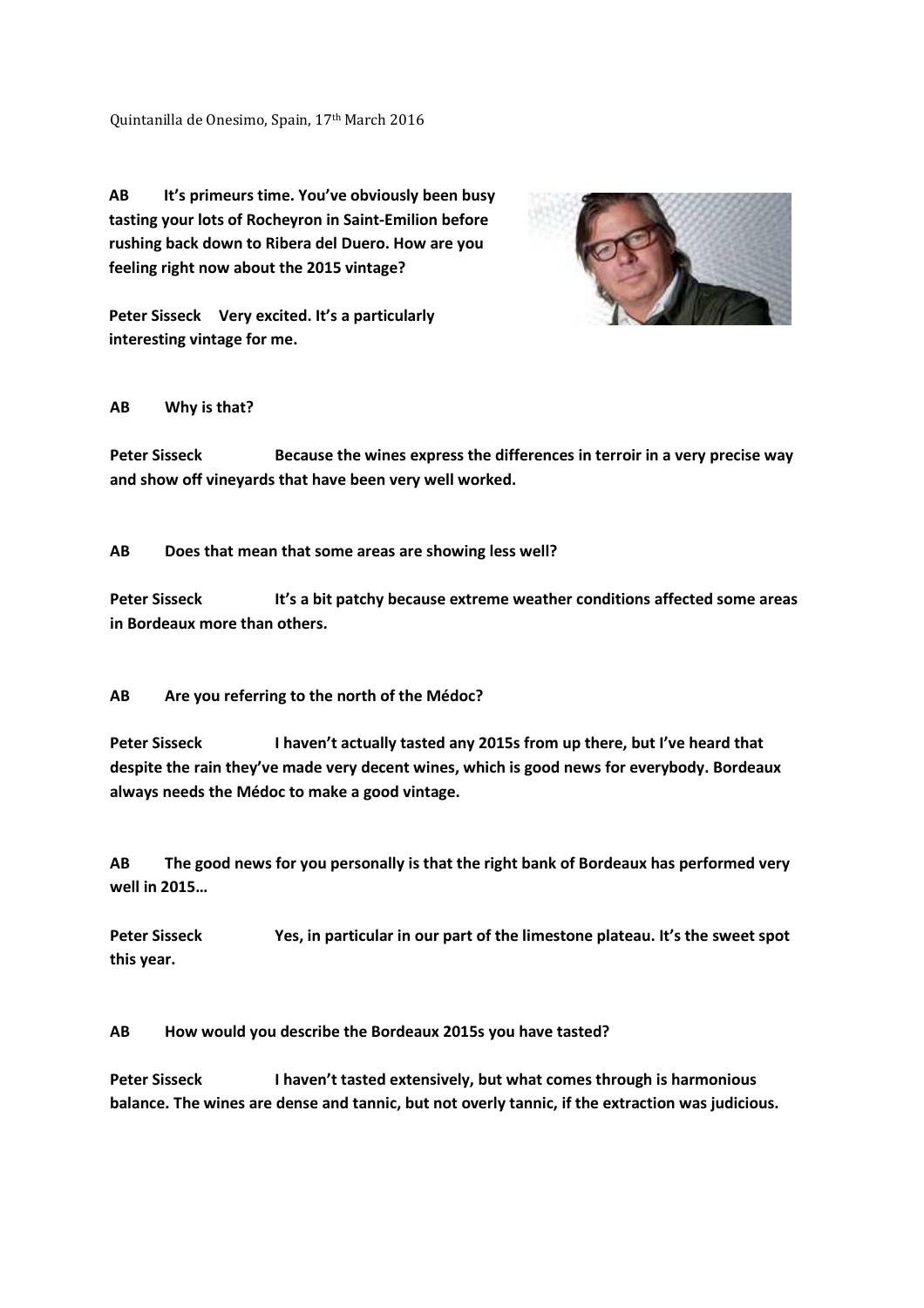**AB We discussed before the importance of picking dates, and you mentioned that although your terroir was late-ripening, you decided not to wait too long. Did you get that decision right?** 

Peter Sisseck It was more important than ever to pick each plot at the right time. We **harvested our Cabernet Franc quite late in the end for that very reason. The results are really good. Rocheyron is nicely balanced and has integrated the oak very well.** 

**AB Growers' ideas of ripeness differ. How would you describe the ripeness of Rocheyron in 2015?** 

Peter Sisseck **It's what I call a modern ripeness – ripe but fresh and not heavy in any way.** 

**AB How does the 2015 vintage compare with 2009 and 2010?** 

**Peter Sisseck It's closer to 2009. The best 2010s had low pHs and quite high acidity. Some of these can even be quite spiky. 2015 though has some of the lushness of the 2009.** 

**AB Would you agree that the 2015 has more aromatic precision than the 2009?** 

**Peter Sisseck Yes I would, and I come back to what I said earlier, the 2015 wines are more terroir specific.** 

**AB What example can you give?** 

**Peter Sisseck Well, Rocheyron is located partly on the plateau and partly on the slope going down to Boutisse, and each area has produced distinct wines.** 

**AB Despite the July drought conditions, yields were satisfactory in 2015. Was that the case at Rocheyron?** 

**Peter Sisseck We were more than happy. All the effort we've put in to work organically and biodynamically has paid off. We've been rewarded.** 

**AB Let's turn to Pingus and your other wines in Ribera de Duero. You were careful to pick at the right time and avoid an alcoholic year like 2011 with its compact tannins. How has the 2015 turned out?**